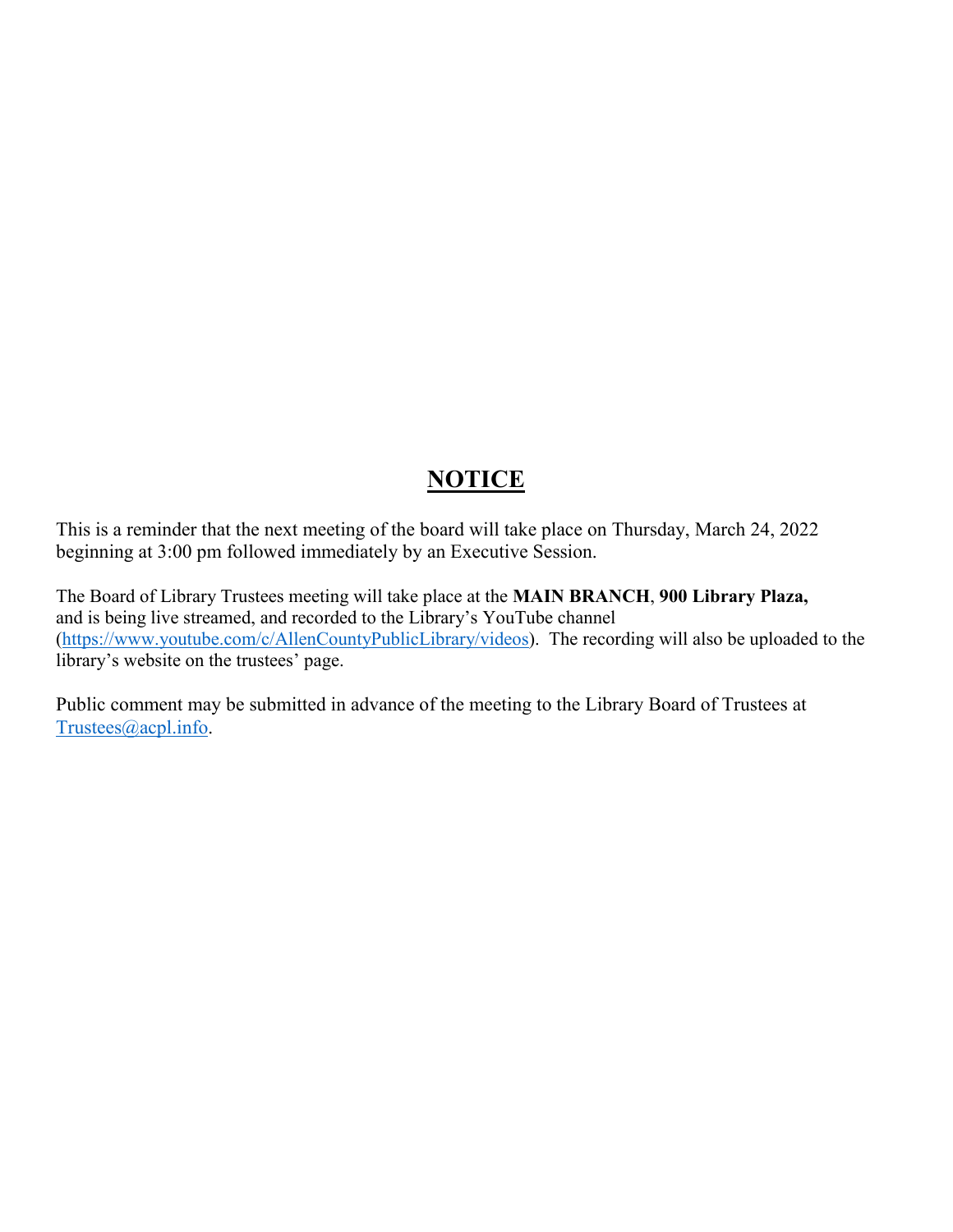## **AGENDA BOARD OF LIBRARY TRUSTEES ALLEN COUNTY PUBLIC LIBRARY March 24, 2022 3 pm Main Library – Meeting Room A/B**

- 1. Roll call.
- 2. Adoption of agenda.
- 3. Approval of minutes.
	- a. Minutes of regular session February 24, 2022.
	- b. Minutes of executive session February 24, 2022.
	- c. Minutes of Capital Projects Committee Executive Session February 18, 2022.
	- d. Minutes of Special Meeting March 9, 2022.
	- e. Minutes of Capital Projects Committee Executive Session March 14, 2022.
	- f. Minutes of approval of claims March 10, 2022.
- 4. Financial Report for February 2022.
- 5. Approval of Claims.
- 6. Committee Reports.
	- a. Capital Projects.
- 7. Staff Presentation by Dupont Branch Manager Rebecca Wolfe "Outreach to Adults with Disabilities."
- 8. Recommendation to Enter Contract for Wireless Services.
- 9. Adjustment of Subscription Card Cost (Schedule of Fines and Fees.)
- 10. Proposal to Rename Human Resource Staff Position (Adjustment to Staffing Table.)
- 11. Executive Director's report.
- 12. New Business
- 13. Public Comment
- 14. Adjourn